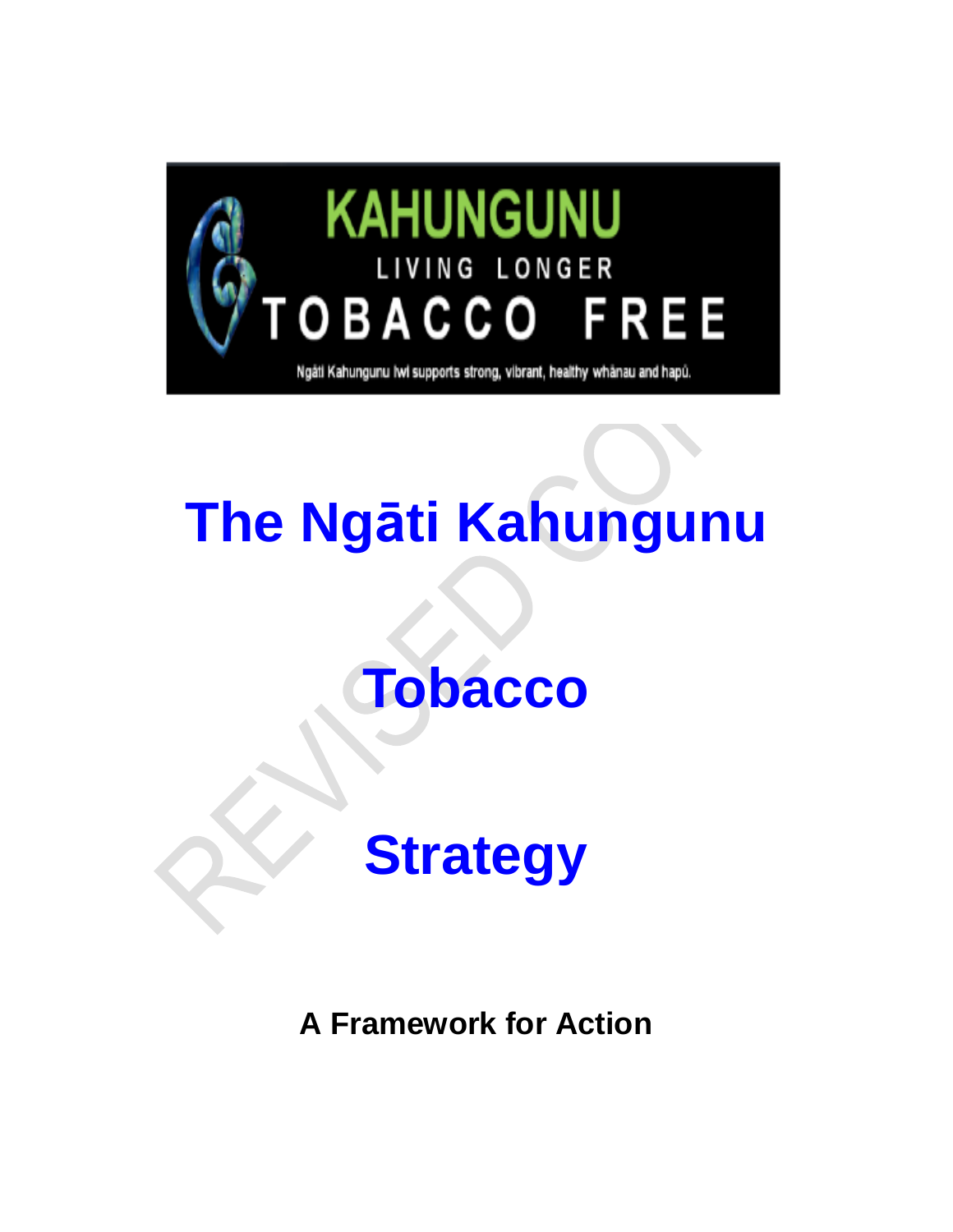## **Introduction**

The Ngāti Kahungunu Iwi Incorporated (NKII) *Tobacco Use Strategy* has been developed to meet the concern regarding tobacco use within Ngāti Kahungunu.

Tobacco use is a major impediment to achieving the aspirations and vision outlined in the *Kahungunu 2026 Vision Plan.*

*He aha te mea nui o te ao? He tāngata, he tāngata, he tāngata.*

One regularly hears that the most important thing of all is the people. Yet tobacco claims over 600 Māori each year. The benefits of reducing then eliminating tobacco from Ngāti Kahungunu will be far-reaching. The health, economic and cultural benefits provide for a healthy and prosperous people.

An overarching comprehensive tobacco strategy provides focus on a preventable public health issue that requires a well planned and executed response.

## **How to use this Strategy**

This document can be used as a guide for *Iwi, Hapū, whānau* and individuals.

- To guide policy development;
- To guide planning at a local, regional or *rohe* level;
- To quide research topics.

## **Ngāti Kahungunu Tobacco Strategies and the Right to be Well<sup>1</sup>**

#### *Introduction:*

 $\overline{a}$ 

For Māori to live well and be healthy is a fundamental given established in our *whakapapa* and *tikanga*.

Throughout our history our people lived by the story of *whakapapa* and the *whakapapa* of stories. Through them we learned the certain truth that everyone and everything was interrelated in some way, and that a *whakapapa* could be both a record of human relationships and a storehouse of knowledge that we could use to identify a *whānau* or find where a phenomenon fitted in the broader scheme of things.

*Whakapapa* was (and is) the central tenet of what it is to be Māori. To be well in its fullest sense was essential if the relationships, and hence the people themselves were to survive. Indeed the notion of good health includes the physical, spiritual, and cultural well-being of Māori as individuals and as a

<sup>&</sup>lt;sup>1</sup> Jackson, Moana, Ngāti Kahungunu Tobacco Strategies and the Right to be Well. 2007.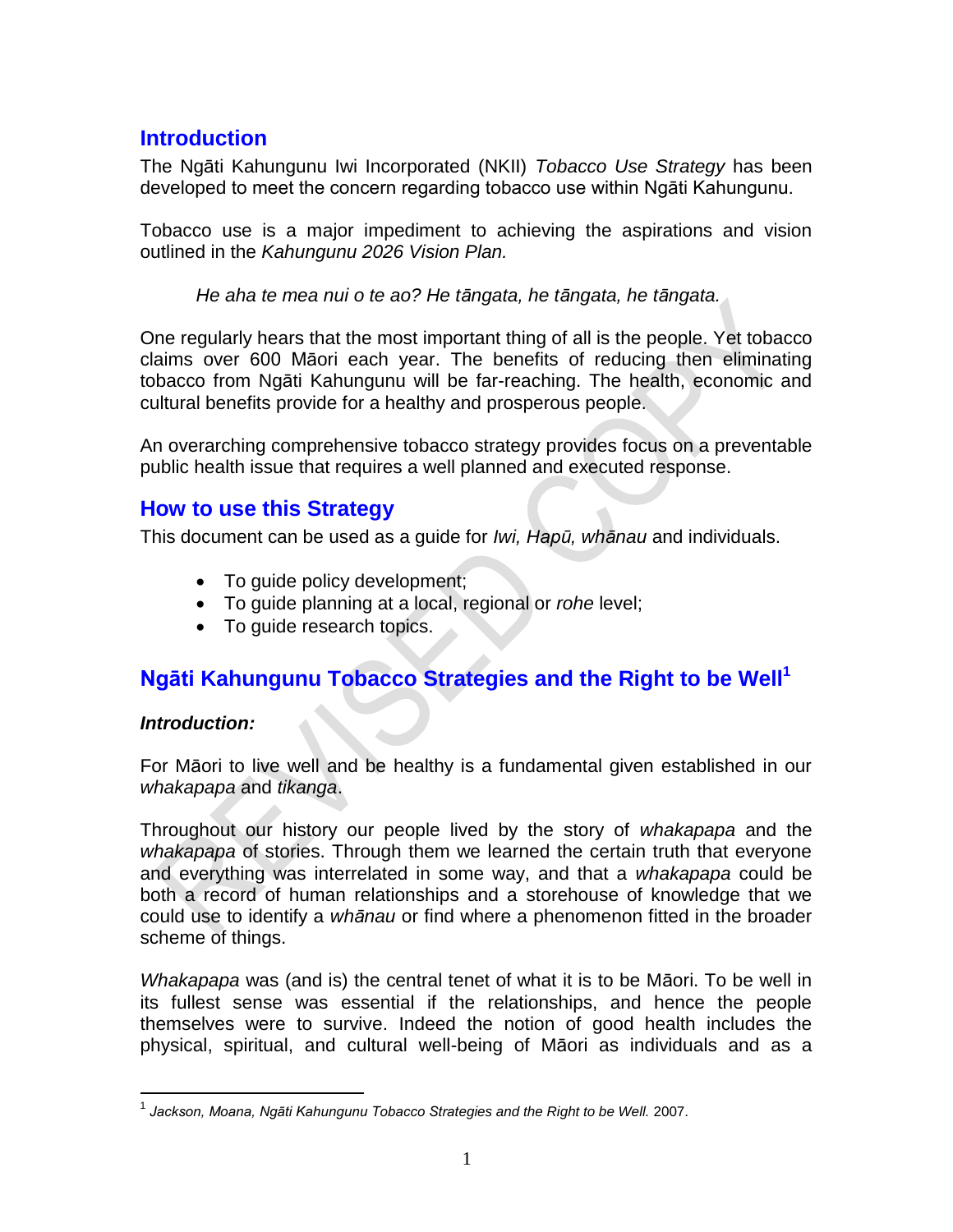collective – a well collective ensures a healthy individual, and an individual strong and fit enough to contribute to the collective ensures its strength and vibrancy.

When Ngāti Kahungunu sing of the precious treasure *"Pinepine te kura"* we acknowledge the *taonga* of all our *mokopuna* – we sing of their need to be safe, healthy and well so that the *whānau, Hapū* and *Iwi* can continue to flourish.

In that sense to be well is to be *tika*. Anything which directly or deliberately influences that condition in a negative way is a *hara* or a wrong against the wellbeing of the people.

Smoking is a *hara*.

Strategies to address its prevalence and consequence therefore need to address three different but interrelated causative and remedial issues –

- 1. The historic social, cultural, economic and other factors which kept our people well prior to 1840.
- 2. The issues relating to *Te Tiriti o Waitangi* that caused a decline in Māori well-being and helped shape ill-health risk factors such as the need to smoke.
- 3. The initiatives that may help an individual quit smoking.

#### *The Historic Factors:*

Prior to 1840 the right and ability to ensure the health of the *mokopuna* of *Iwi* was an inherent responsibility that lay not just with *whānau* but with those entrusted to exercise the independent and undisputed authority of our *mana* and *rangatiratanga*.

Manuhuia Bennett once noted that one of the prime responsibilities of *rangatira* was to care for the people - *"te tohu o te rangatira, he manaaki".* Wellness was a matter of political wills as much as a matter of personal choice.

To maintain the wellness of the *Iwi* was to maintain its *whakapapa* and thus ensure that the *rangatiratanga* and *mana* handed down from the *tipuna* would be exercised into the future. To be healthy was to be political and forward thinking.

An essential part of maintaining the well-being of the people was to maintain the whenua which provided sustenance. To be a *kaitiaki* for the land was part of exercising the political responsibilities of *mana* and *rangatiratanga* but it was also a primary health care practice.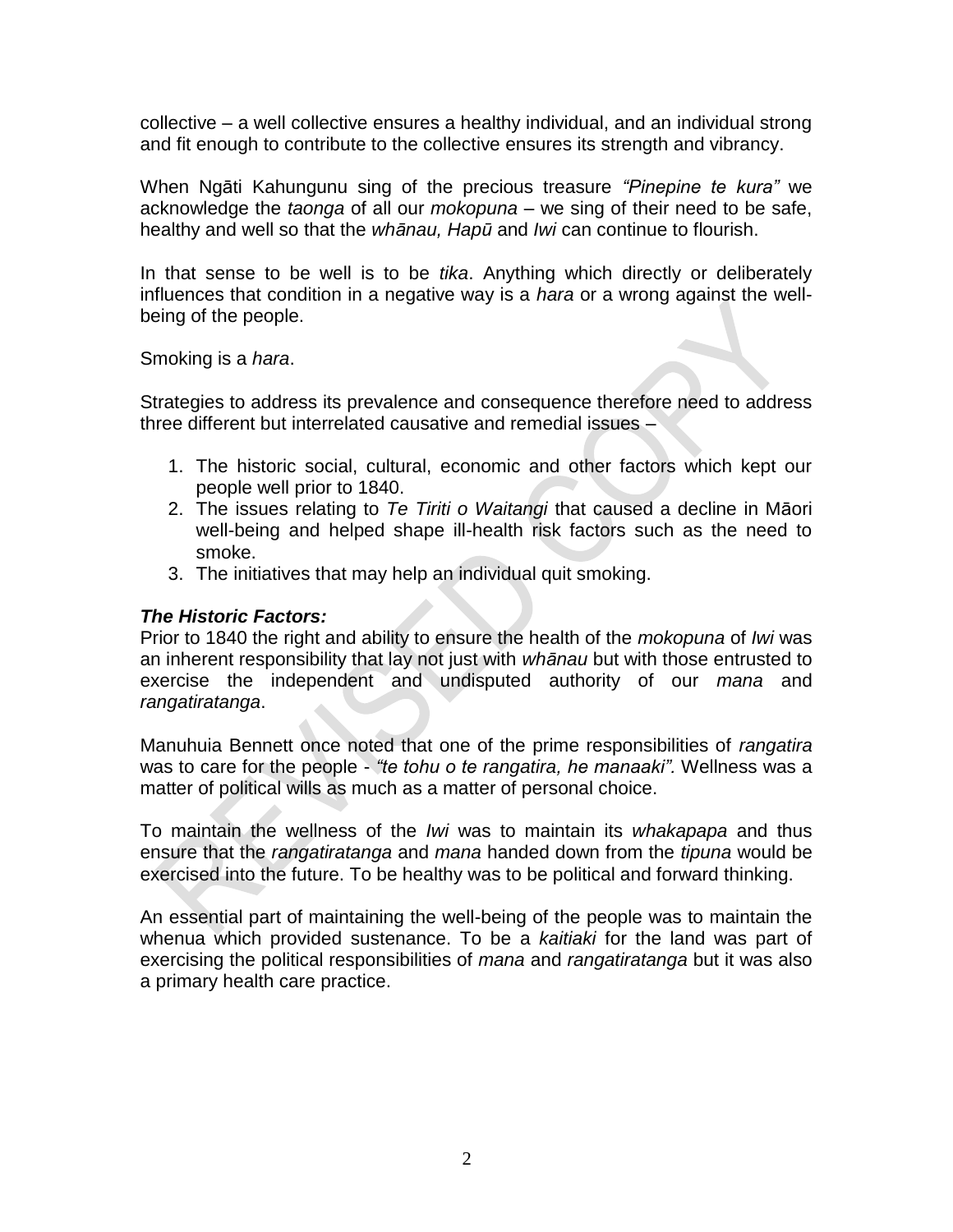The age-old tradition of burying a baby's afterbirth linked the well-being of the child to the land and established a correlation between the spiritual and practical importance of the land to the spiritual and practical well-being of those who claimed *tūrangawaewae* with it.

It is for that reason, among others, that *pēpeha* always relate the people to the land, as in the statement of identity: *"Ko Kahuranaki te maunga, ko Ngaruroro te awa, ko Ngāti Kahungunu te Iwi"*. To know where you belonged and to have rights in that place, was to be healthy.

Just as it was impossible to be *tāngata whenua* without a *whenua* to be *tāngata whenua* upon, so it was impossible to be fully well in terms of *whakapapa* if one was landless and without the power that the land gave. Had a person ever been alienated from the *whenua* and the *whakapapa* that comes from it they would have been at risk of serious ill-health.

A well Kahungunu *mokopuna* was therefore not just a person who never got physically sick. It was an individual who knew their identity and all that that implied in terms of reo and tikanga, as well as a person who belonged to a collective secure in its *rangatiratanga* and its land. It was someone who could sing *"Pinepine Te Kura"* and understand its many layers of meaning.

*Te Tiriti o Waitangi* sought to protect and maintain that sense of wellness in the relationships we would have with others who came to our land. It enshrined our *mana* and *rangatiratanga* as a means of ensuring our power and authority and thus our ability to define and sustain what being healthy means in a *whakapapa*  and *tikanga* context.

#### *Te Tiriti and Māori Unwellness:*

In the years since 1840 the promise of *Te Tiriti* has been consistently betrayed by the Crown. As a result Māori people have been dispossessed and disempowered to such an extent that our health has inevitably suffered.

It is systemic to colonisation that the Crown would never recognise any power other than its own and so *Te Tiriti* itself has been consistently ignored or redefined to reduce our *rangatiratanga* to some non-existent or subordinate and limited right of management. The political base upon we based our duty to care was reinterpreted to be effectively meaningless.

At the same time the lands, lives, and power of *Iwi* and *Hapū* were effectively taken away.

Ngāti Kahungunu had over 90% of its land taken between 1840 and 1926. There was little actual whenua left for the people to be *whenua* upon, and little base left upon which to exercise any meaningful power.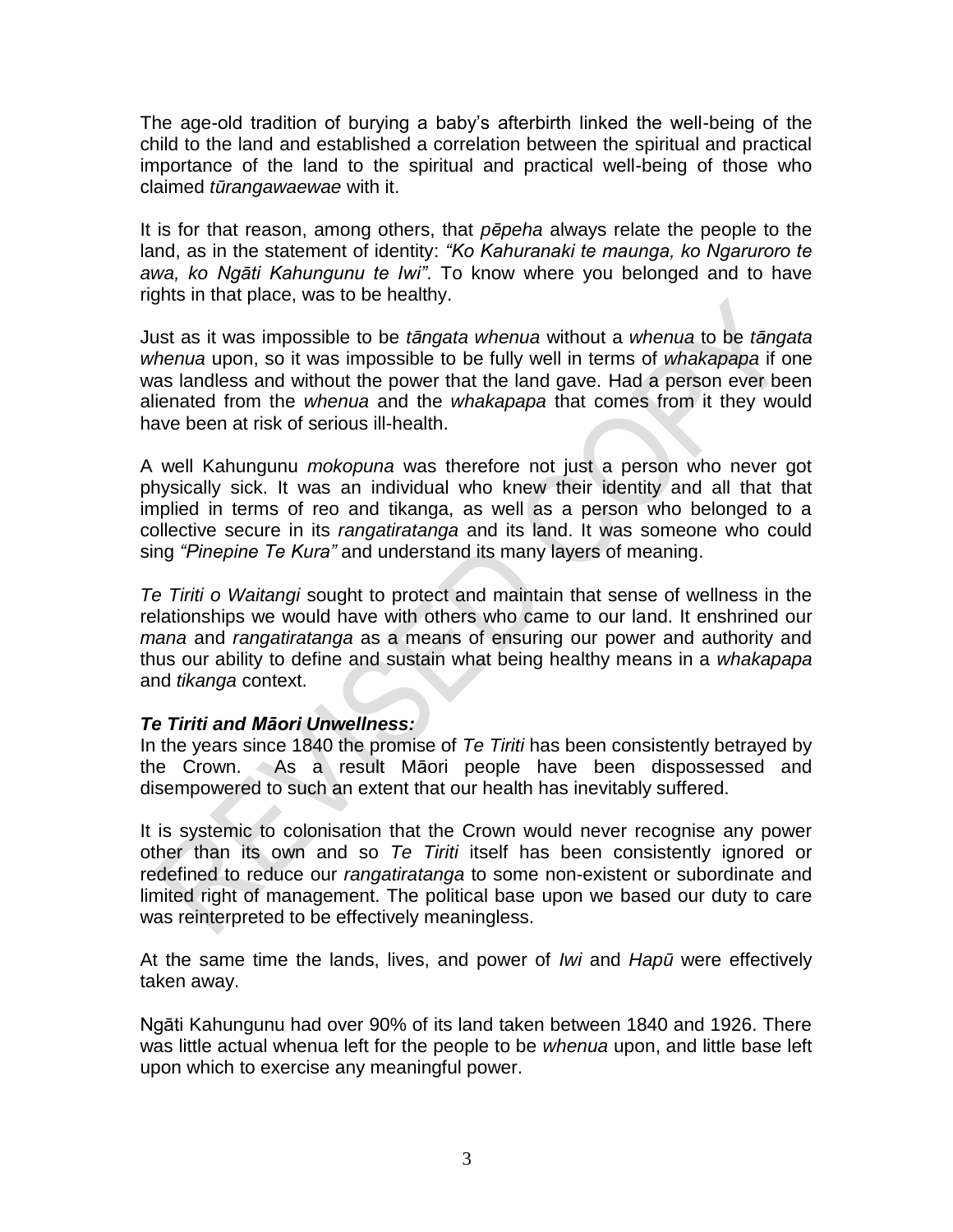The spiritual and material foundations upon which the Māori view of good health depended was also diminished as our knowledge and values were ridiculed or dismissed. People in Kahungunu began to experience what Te Ataria Rarere called "…the great despair, the sense that the world itself was sick and the soul was lost".<sup>2</sup> 1. The *Iwi* became unwell in a way it had never known before.

Smoking tobacco of course came with colonisation. Māori society was tobacco free, and the specific health problems tobacco would cause were part of the greater "despair" of dispossession.

In the first ever research into the history and effects of Māori smoking, the Ngāti Kahungunu researcher Dr John Broughton wrote, "The truth is quite alarming. The truth is that tobacco played a significant role in the colonisation processes that impacted detrimentally upon the health and well-being of Māori people".<sup>3</sup>

In a sense it became part of the breach of *Te Tiriti* because it was integral to the disjunction between wellness and the right to properly exercise *rangatiratanga*. It thus breached our rights which in turn created quite specific health needs.

Any Ngāti Kahungunu tobacco strategy needs to meet the specific health needs caused by smoking. However it is the submitted that it must do so by considering the broader contextual issues and by reasserting the rights in *Te Tiriti*.

An "anti-smoking" strategy divorced from history and the question of rights may alleviate an individual's addiction but not address the situation of disparities and lifestyle which cause it. It may care for the smoker's needs but not necessarily care for the future rights of *mokopuna*.

#### *The Strategic Initiatives:*

A Ngāti Kahungunu Tobacco Strategy needs to be set firmly within the context of Kahungunu history and *tikanga*. It should be by Kahungunu for Kahungunu in order to meet the specific needs and rights of the *Iwi*.

It must secondly recognise the relationship with the Crown in terms of *Te Tiriti* but recognise that *rangatiratanga* is ever an authority that is subordinate to the Crown.

On those bases it is submitted that a strategic framework should cover the following points:

 $\overline{a}$ 

*<sup>2</sup> "Puffing Up A Storm," Volume 1, 1996.*

*<sup>3</sup> Kōrero at Land Repudiation Hui, Omahu Marae, 1873.*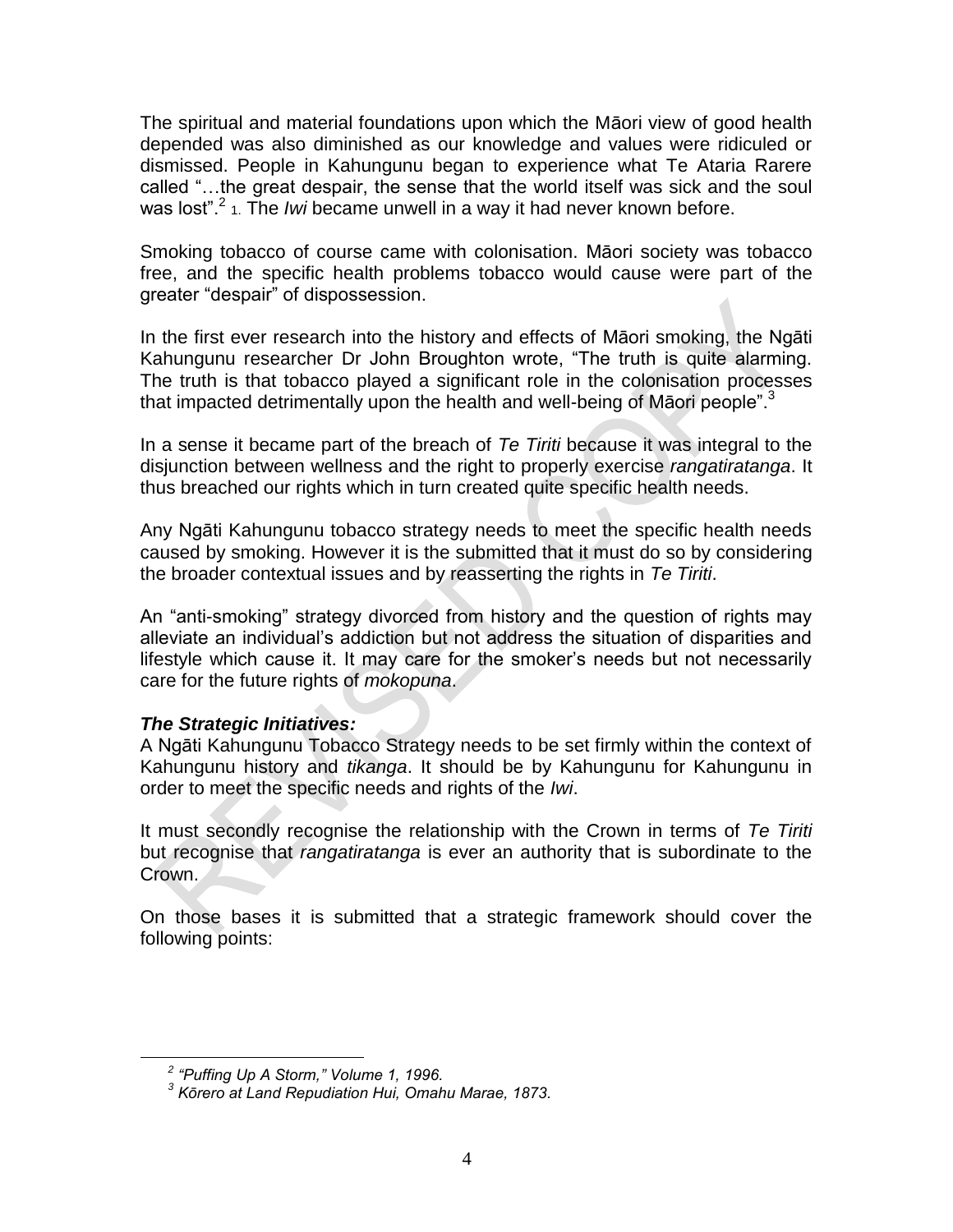- 1. This Strategy will be developed and work alongside the *Kahungunu Reo Strategy* and the *Kahungunu Violence Free Strategy*. They are distinct but interrelated – the *reo* because it is the base from which a *tikanga*-centred tobacco framework might be established, the *Kahungunu Violence Free Strategy* because it is addressing some of the same contextual issues within which smoking occurs.
- 2. The Strategy will incorporate and share whatever best practice may have been developed in other agencies, including the Crown, provided that any relationship with such agencies is premised on the full and proper exercise of Ngāti Kahungunu *mana* and *rangatiratanga* as guaranteed in the 1835 Declaration of Independence and *Te Tiriti o Waitangi*.

## **Rangatiratanga - Leadership**

The need to reframe leadership within a notion of *serve and protect* is a critical pathway for changing the prevailing role undertaken by Māori leaders across the *motu.* This is acknowledged in *'The Declaration of Ngāti Kahungunu Rights'*  which states:

*"History and tradition* also teaches us that the *Hapū* and *Iwi* of Ngāti Kahungunu always accepted that *mana* imposed both rights and responsibilities as *kaitiaki* in relation to the care and protection of ourselves as unique peoples."

Whilst leaders are serving the *iwi/hapū* well, the need to take a leadership stance on protection of the *iwi/hapū,* displaying leadership on a myriad of public health issues that includes tobacco use is required. Reframing the leadership role as *kaitiaki* for *hauora* matters is a responsibility that is challenging but not insurmountable. It is also a role that was historically part of *rangatiratanga*.

Ngāti Kahungunu leadership is in a position that will influence the *hauora* and well-being of its people.

## **Why does Ngāti Kahungunu need a Tobacco Strategy?**

Reducing prevalence rates is dependent on a comprehensive programme. We are seeing a trend downwards for in Māori smoking prevalence rates that show that 46% of all Māori adults (over 15 years) still smoke. $4$ 

This strategy has been developed to:

 $\overline{a}$ 

- highlight the need for a planned response to reducing smoking prevalence and consumption rates;
- advocate for *Auahi Kore* (Smokefree) and *Tupeka Kore* (tobacco-free) environments – homes, vehicles, workplaces;

*<sup>4</sup> Ministry of Health, Tobacco Trends 2006: Monitoring tobacco use in New Zealand, P.vii*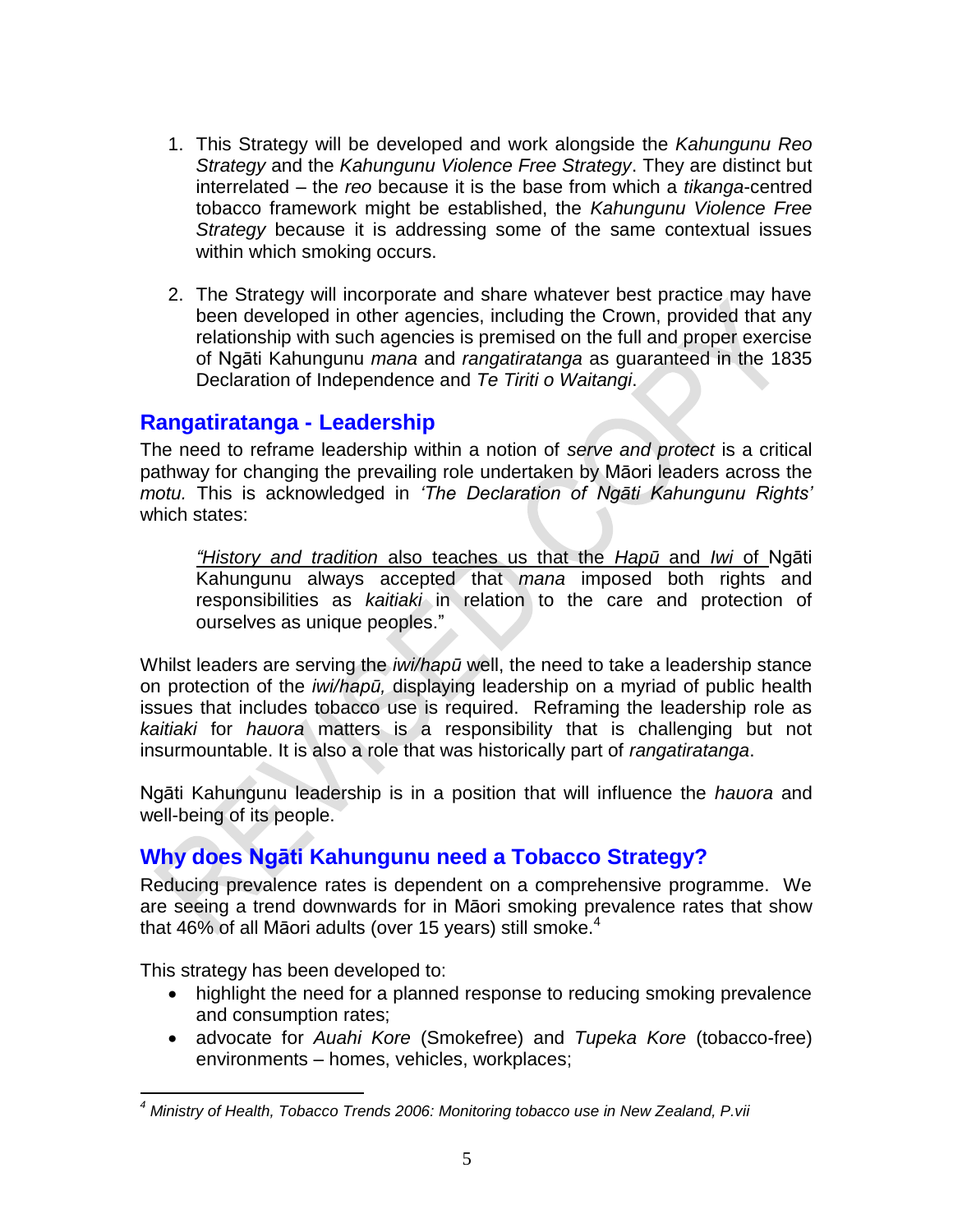- advocate for *Auahi Kore* (Smokefree) and then *Tupeka Kore* (tobaccofree) environments significant to Ngāti Kahungunu – *wāhi tapu, marae, maunga, awa, urupa* and events;
- advocate an improved co-ordination in response to the tobacco use within Ngāti Kahungunu;
- provide the Ngāti Kahungunu with a framework to assist in planning and intervention design.

#### **Relationship with a kaupapa Māori model**

A number of Māori specific health models may impact upon the way in which Māori tobacco use is viewed. Some of these include:

**Te Wheke <sup>5</sup>**

 $\overline{a}$ 

Te Wheke, a Māori health model presented by Dr Rangimarie Turuki Rose Pere at the Hui Whakaoranga in 1984, "describes the eight tentacles which collectively contribute to *waiora* (total well-being). These were: *wairuatanga* (spirituality); *hinengaro* (mental); *taha tinana* (physical); *whānaungatanga* (the extended family); *whatumanawa* (emotional); *mauri*  (life principle in people and objects); *mana ake* (unique identity), and *hā a koro mā a kui mā* (inherited strengths)". *Te Wheke* is the model adopted by Ngāti Kahungunu.



*<sup>5</sup> Pōmare E et al. (1995), Hauora: Māori Standards of Health III. A study of the years 1970 – 1991. Eru Pōmare Māori Health Research Centre, Wellington, New Zealand; 26.*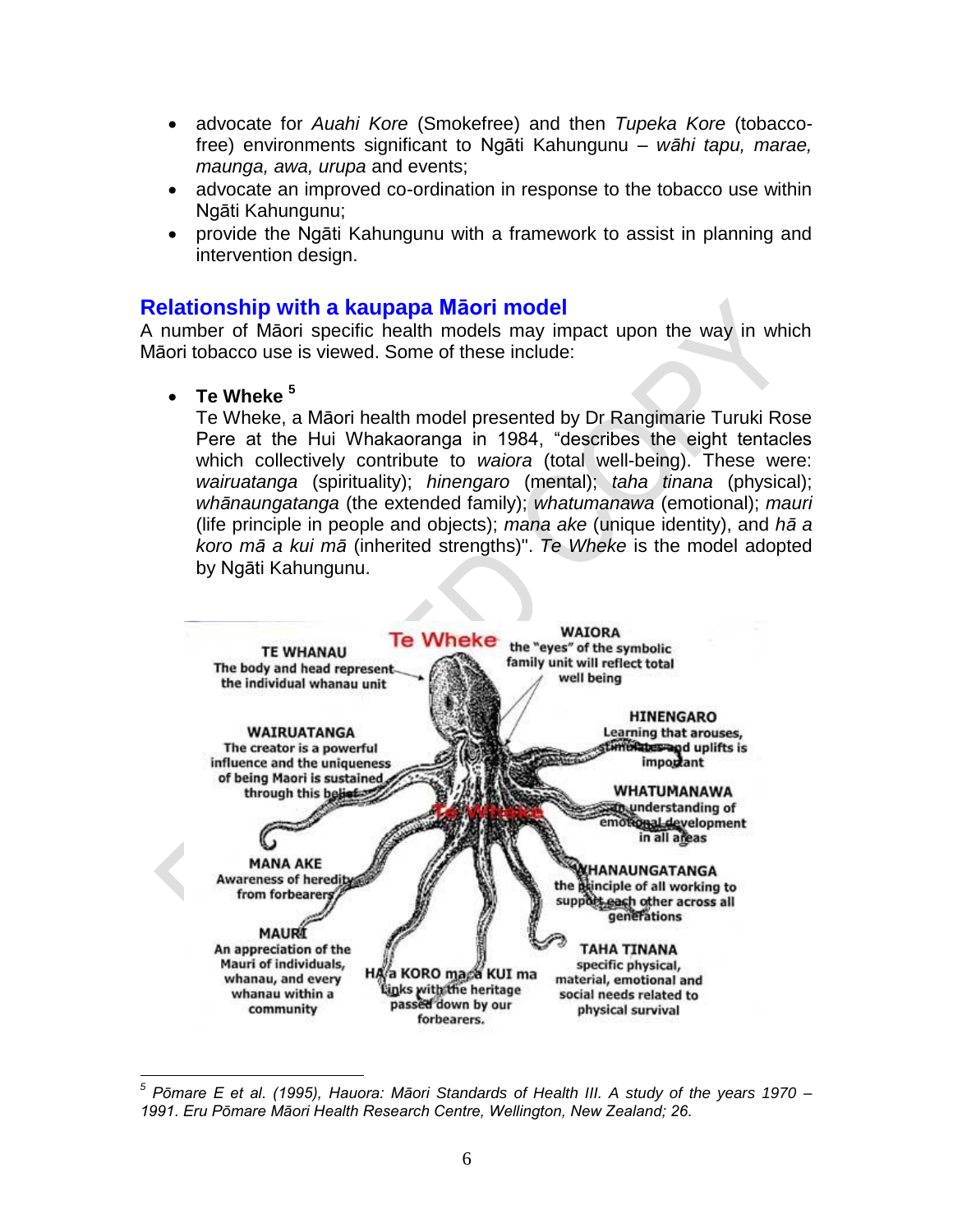## **The Ngāti Kahungunu Tobacco Strategy**

## **Strategic Intent – Aim**

To lead the *iwi* in reducing smoking prevalence and tobacco consumption rates within a ten year period prior to totally eliminating tobacco use within Ngāti Kahungunu.

## **The Underlying Guiding Principles**

The Ngāti Kahungunu Tobacco Strategy is based on the Mission and Guiding Principles reflected in the *Ngāti Kahungunu 25 Year Vision*:

#### *The Mission*

To enhance the *mana* and well-being of Ngāti Kahungunu *iwi* 

#### *Guiding Principles*

- *Te tuhonohono o Kahungunu* how we relate to ourselves.
- *Te hononga mareikura o Takitimu* how we relate to every other *iwi, hapū* and *whānau.*
- *Te whakaputanga o ngā Rangatira* the declaration of independence, how we relate to every other race and country in the world.
- *Te Tiriti o Waitangi* how we relate to the Crown.
- *Te Kotahitanga* how to achieve Māori sovereignty.
- *Kanohi ki kanohi* how to do it; face to face.

## **Goals**

To significantly reduce tobacco prevalence and consumption rates prior to elimination of tobacco from Ngāti Kahungunu as an *iwi*.

#### **Cessation**

- Increase quit attempts by smokers within the Ngāti Kahungunu *iwi*
- Advocate the use of national and regional cessation services that are culturally appropriate for Ngāti Kahungunu *iwi*
- To significantly reduce then eliminate prevalence rates within the Ngāti Kahungunu *iwi*

#### **Exposure to second-hand smoke**

 To advocate significant reduction then elimination of smoking in *whare tupuna/wharekai/marae*, *kainga*/homes and *waka*/vehicles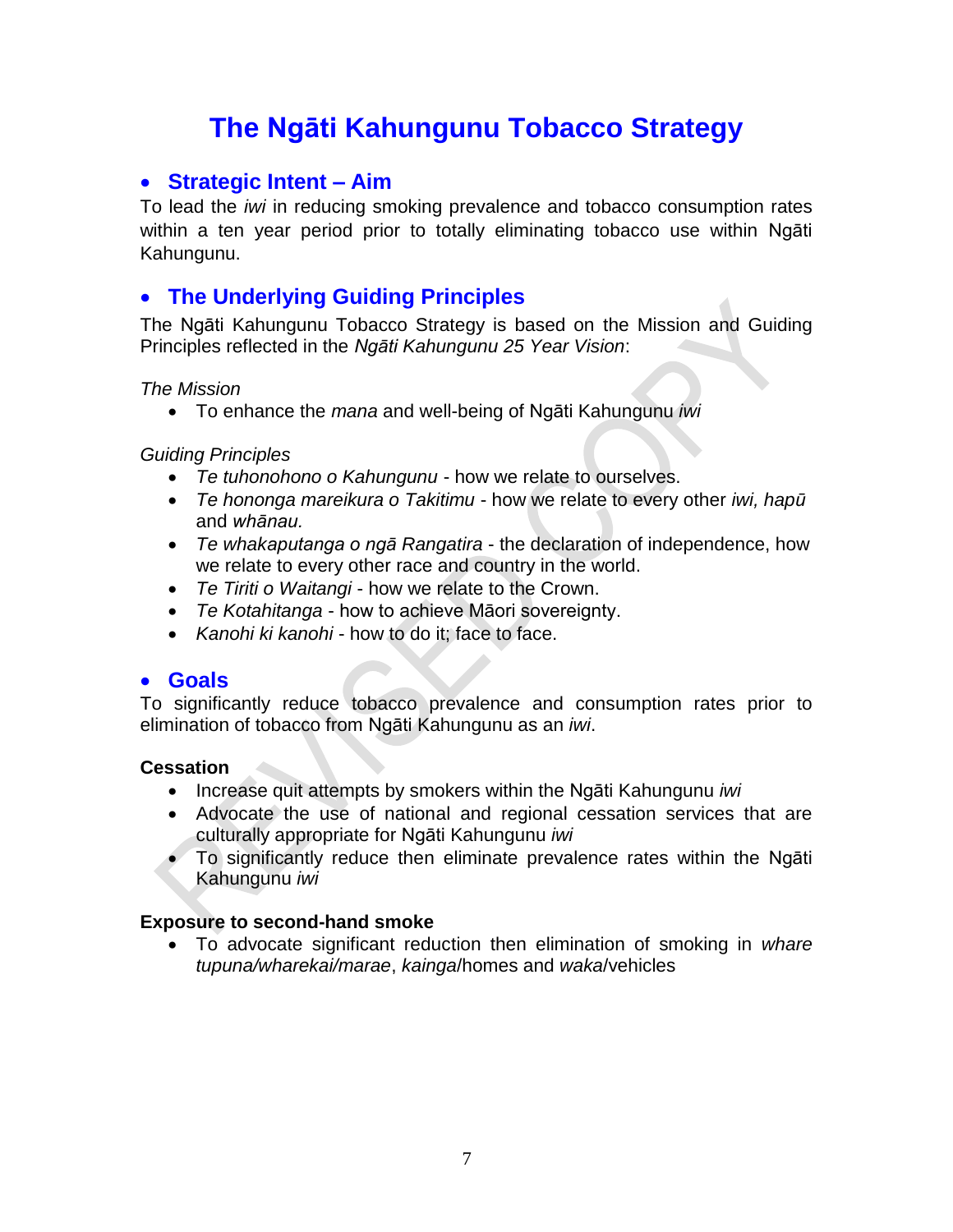#### **Eliminating smoking activity (other environments/events)**

- To eliminate **all** tobacco from significant places: *wāhi tapu*, *urupā, maunga*  and *awa* within the Ngāti Kahungunu *rohe*
- To make **all** Ngāti Kahungunu events initially Auahi Kore (Smokefree) then Tupeka Kore (Tobacco-free) .e.g. Annual General Meeting

#### **Eliminating smoking initiation**

 To significantly reduce then eliminate the uptake of smoking amongst *rangatahi* within the Ngāti Kahungunu *rohe.*

## **Objectives**

In order to achieve the overall goals this strategy aims to:

- 1. Increase quit attempts and improving access to services for Ngāti Kahungunu smokers (Cessation);
- 2. Reduce then eliminate exposure to second-hand smoke (Environments);
- 3. Exposure to smoking activity
- 4. Reduce then eliminate smoking initiation (*Rangatahi*-Youth).

#### **Objective 1**

#### **Cessation**

#### *Increase quit attempts*<sup>6</sup>

The number of times a smoker attempts to quit has some bearing on a successful result. Current thinking puts that number at **14 attempts**. Promoting the average **number of attempts** it takes to succeed and not just the final quit 'success' is critical. Increasing the number of quit attempts over a shorter period is seen as an important strategy for increasing cessation at a population level.

Emphasising quit attempts should be utilised when promoting cessation.

#### **Timeline: 2010-2015**

 $\overline{a}$ 

#### *Improving access to services*

**All** Māori smokers that are ready to quit should have full access to appropriate services at a national and/or regional level. Advocating for the use of appropriate services to support Māori quitting from *rangatahi* to pregnant *wāhine* is essential. Two specific services that could be promoted for improved access are:

*<sup>6</sup> Shu-Hong Zhu, Differential Cessation Rates Across Populations: What explains it and how to reduce it. Oceania Smokefree Conference 2007. Abstract.*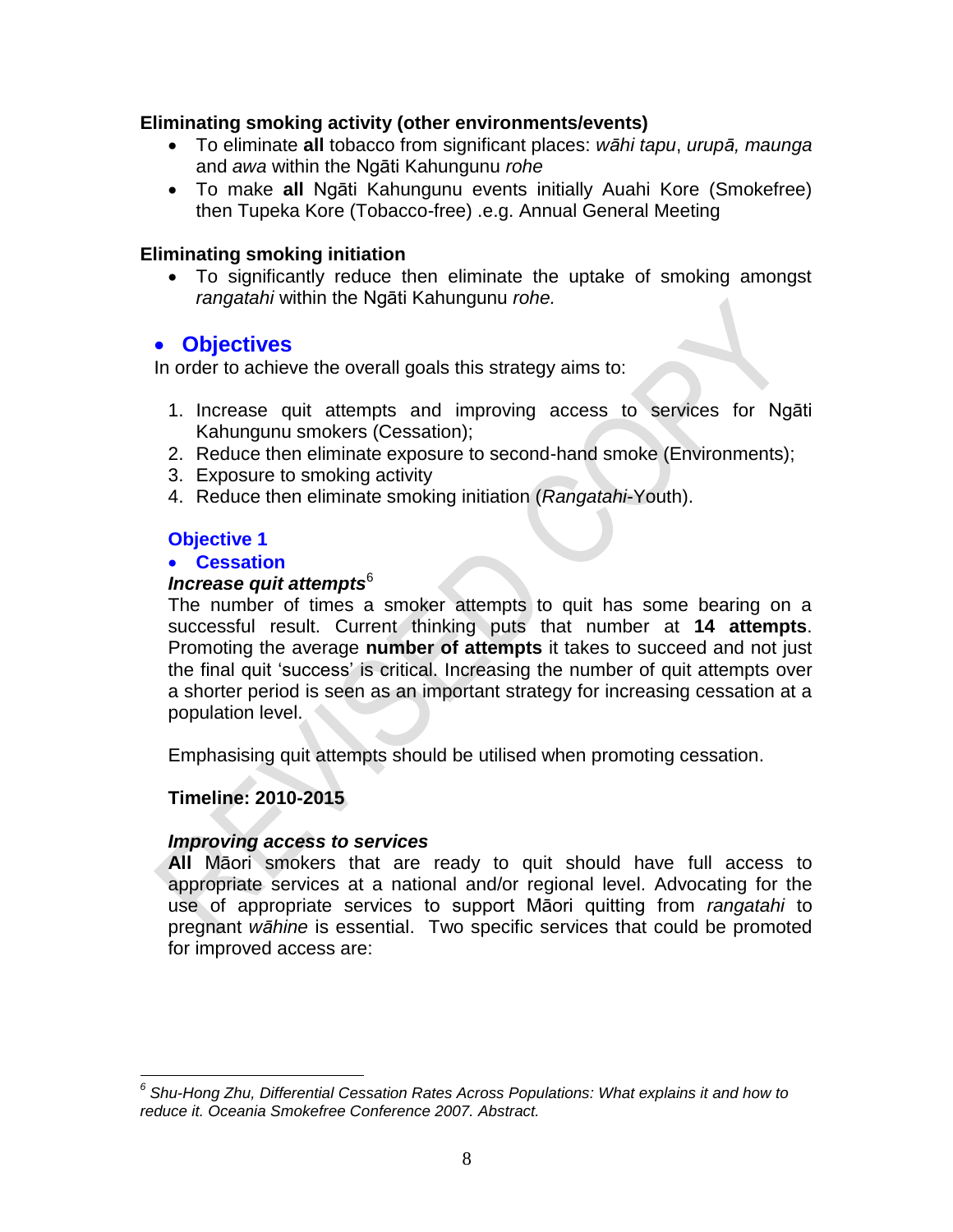#### *Aukati Kai Paipa (AKP)*

AKP is a *kanohi ki te kanohi* service that is delivered by Māori for Māori. The AKP programme offers Māori, and their whānau, the opportunity to address their smoking addiction using services that include free nicotine patches and/or gum (NRT), motivational counselling and ongoing support. Services are delivered by quit coaches for up to 12-months. Access to AKP services are via *Whaiora Whanui Trust* (Masterton) *Te Kupenga Hauora* and *Te Tai Whenua o Heretaunga* (Hawke's Bay).

#### *Quitline*

The Quitline (0800 778 778 - [www.quit.org.nz\)](http://www.quit.org.nz/) telephone service provides smokers with advice, support, resources and access to NRT. Māori quit advisors are available. A referral service to local services is also available.

Quitline also coordinates the **Quit Card** provider programme that allows health practitioners (doctor, practice nurse, occupational health nurse, and Māori health worker) to distribute NRT exchange cards to people who want to quit smoking. Free training is available. A list of providers is available from the Quitline.

#### **Timeline: 2010-2020**

#### **Objective 2**

#### **Exposure to second-hand smoke (Environments)**

Second-hand smoke is a health hazard. Eliminating exposure to second-hand smoke from indoor environments is needed in such places as *whare-kai, whare-tūpuna, kāinga* (homes) and *waka* (vehicles).

Promoting Auahi Kore indoor environments is required.

#### **Timeline: 2010-2015**

#### **Objective 3**

#### **Eliminating smoking activity**

*Other environments*

Promoting other environments that are significant to Ngāti Kahungunu, such as, *wāhi tapu, marae*, *urupā*, *maunga* and *awa* should be considered within a *tikanga* based framework that eliminates all tobacco from various environments.

#### **Timeline: 2010-2015**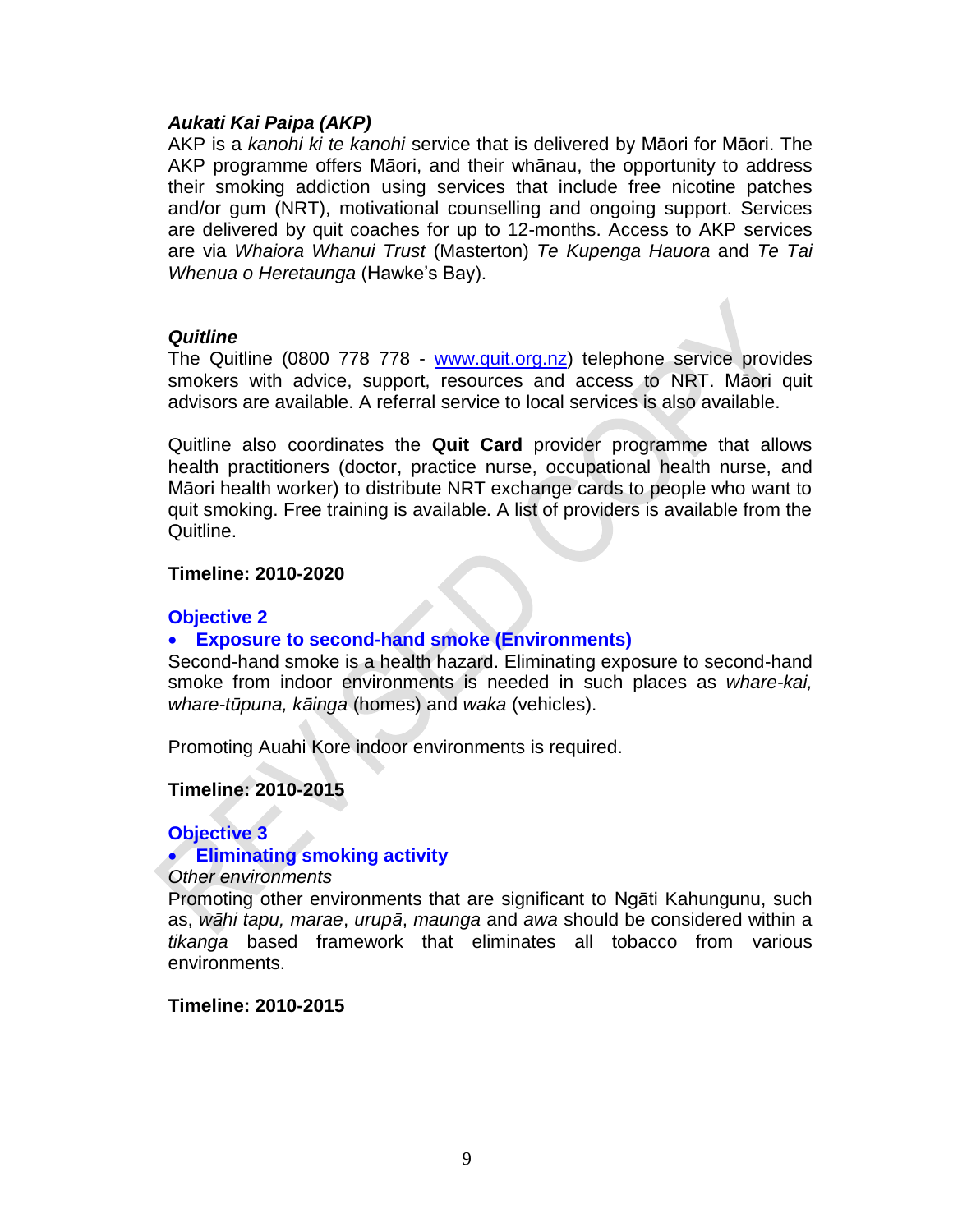#### *Events*

The inclusion of key events, celebrations, tournaments and festivals, such as the AGM, *kapa haka, Matariki* and sport, should be used to promote the *Auahi–Tupeka Kore*. Firstly introducing *Auahi Kore* (Smokefree) then extending to *kaupapa Tupeka Kore* (Tobacco-free) for these events.

#### **Timeline: 2010-2014**

#### **Objective 4**

#### **Reduce then eliminate smoking initiation (Rangatahi-Youth)**

While the impacts of targeted adult multi-media campaigns are beneficial there is a need to develop specific youth-led adult guided interventions for *rangatahi* Māori.

The transition from non-smoker to addicted smoker is a process rather than a singular event. This generally occurs over a 2 to 3 year period (regardless of age) in five stages: preparatory, trying, experimental, regular, and finally the addicted/dependent smoker. The longer the onset of smoking is delayed, the less likely a person is to become a daily smoker.

The most prominent risk factors for smoking initiation are:

- ready access and affordability of tobacco products,
- peer smoking,
- parental smoking,
- the family environment.
- low self-esteem,
- and participation in risk-taking behaviours.

The most prominent protective factors include:

- doing well within the school environment,
- participation in community or sports clubs,
- spiritual connectedness and
- $\bullet$  family connectedness.<sup>8</sup>

Promoting awareness on supply to *rangatahi* by retailers and social supply by *whānau* and peers along with the development of refusal skills are aspects that require support.

#### **Timeline: 2010-2020**

 $\overline{a}$ 

*<sup>7</sup> HSC, Framework for Reducing Smoking Initiation in Aotearoa/New Zealand, P. 2.*

*<sup>8</sup> Ibid*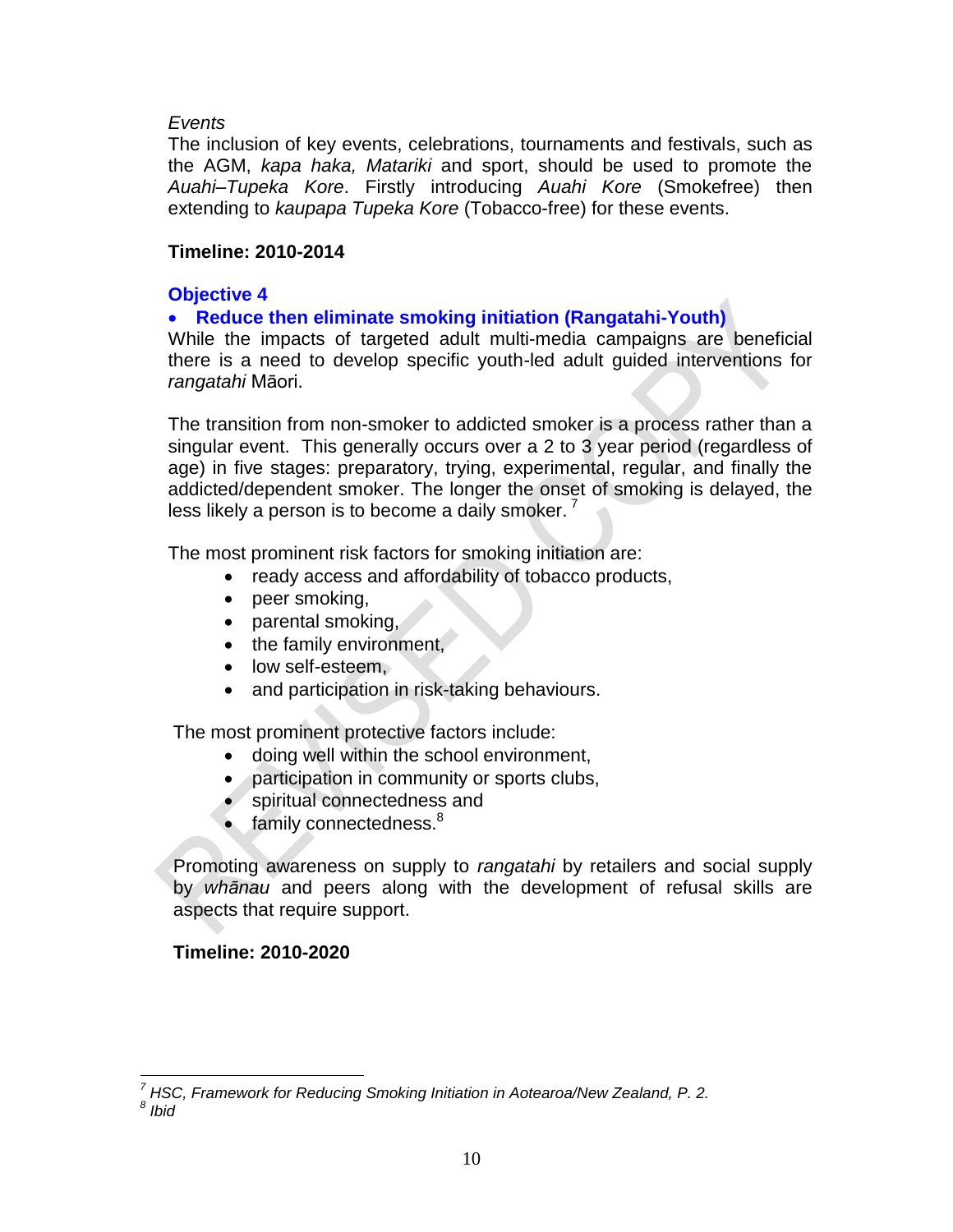## **Other strategic considerations**

#### **Advocacy**

There are opportunities for Ngāti Kahungunu to influence both the political and policy spheres in regards to tobacco issues internal or externally to the *Hapū/Iwi*. This could also be extended to support other *Hapū/Iwi* that are looking for leadership on this issue.

Communicating this development through media and other communications is a vital consideration.

## **Health Promotion**

Health promotion strategies are aimed at improving the overall health and well being of the community and specific groups within it. Effective health promotion often requires a range of interventions operating at different levels working towards a common objective.

#### *Associating Auahi-Tupeka Kore lifestyles with Māori wellbeing, culture and tradition*

The promotion of *Auahi-Tupeka Kore* lifestyles are a priority. The focus should be on breaking and de-normalising the association between tobacco and Māori culture(s) using social marketing techniques or other relevant health promotion tools.

#### **Research/Evaluation**

 $\rightarrow$ 

Consideration should be provided to measure the progress and success of the Strategy.

Indicators, both short to long-term, of this performance could use both national and regional data collection and/or specific research projects.

Long-term topics that could be measurable include:

- Morbidity rates illness caused by tobacco use;
- Mortality rates number of deaths caused by tobacco use.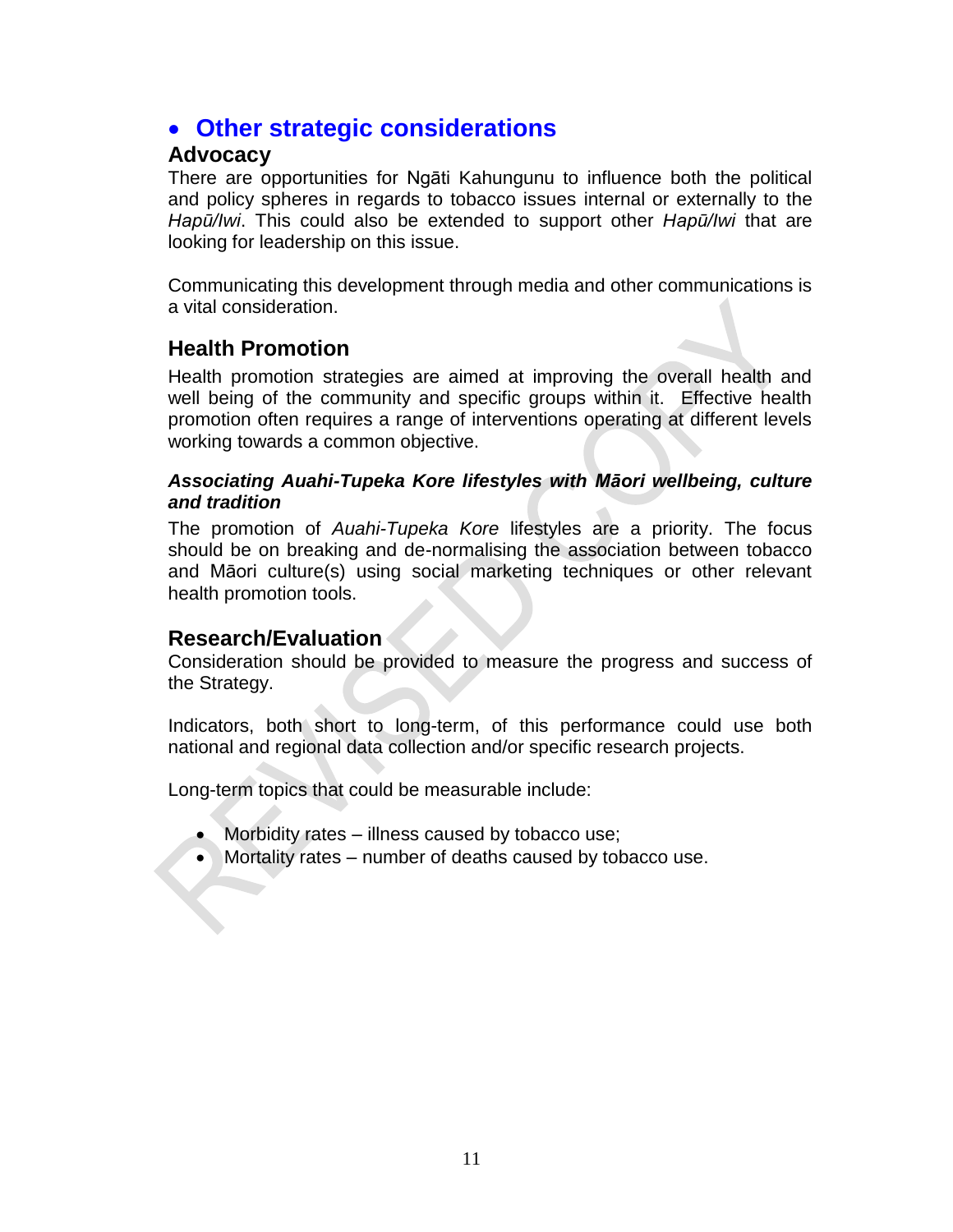Short-term topics could include:

- Prevalence/consumption rates *rangatahi*, *wāhine, tāne,* pregnant *wāhine*;
- Exposure to second-hand smoke in various environments;
- Uptake of cessation services;
- Number of quit attempts.

## **• Key stakeholders**

A number of key stakeholders should be considered in reducing and eliminating tobacco. These include:

**Health Providers:** Whaiora Whanui Trust, Te Kupenga Hauora and Te Tai Whenua o Heretaunga, Choices, Quit Card providers (via Quitline).

**Primary Health Organisations (PHOs):** Wairoa District Charitable Health Trust (Wairoa PHO), Tu Meke PHO, Hawkes Bay PHO Ltd, Tararua PHO, Wairarapa Community PHO Trust.

**Māori of Ngāti Kahungunu descent:** providers, researchers, trainers, health promoters, quit coaches etc.

**National Organisations:** Te Hotu Manawa Māori, Te Rōpū Whakatairanga Hauora (HSC), Cancer Society of New Zealand, Public Health Association, National Heart Foundation, Quitline - Me Mutu, Te Reo Mārama.

**Government:** Members of Parliament, Ministry of Health, Ministry of Māori Development, Ministry of Women's Affairs, Ministry of Youth Affairs, District Health Boards.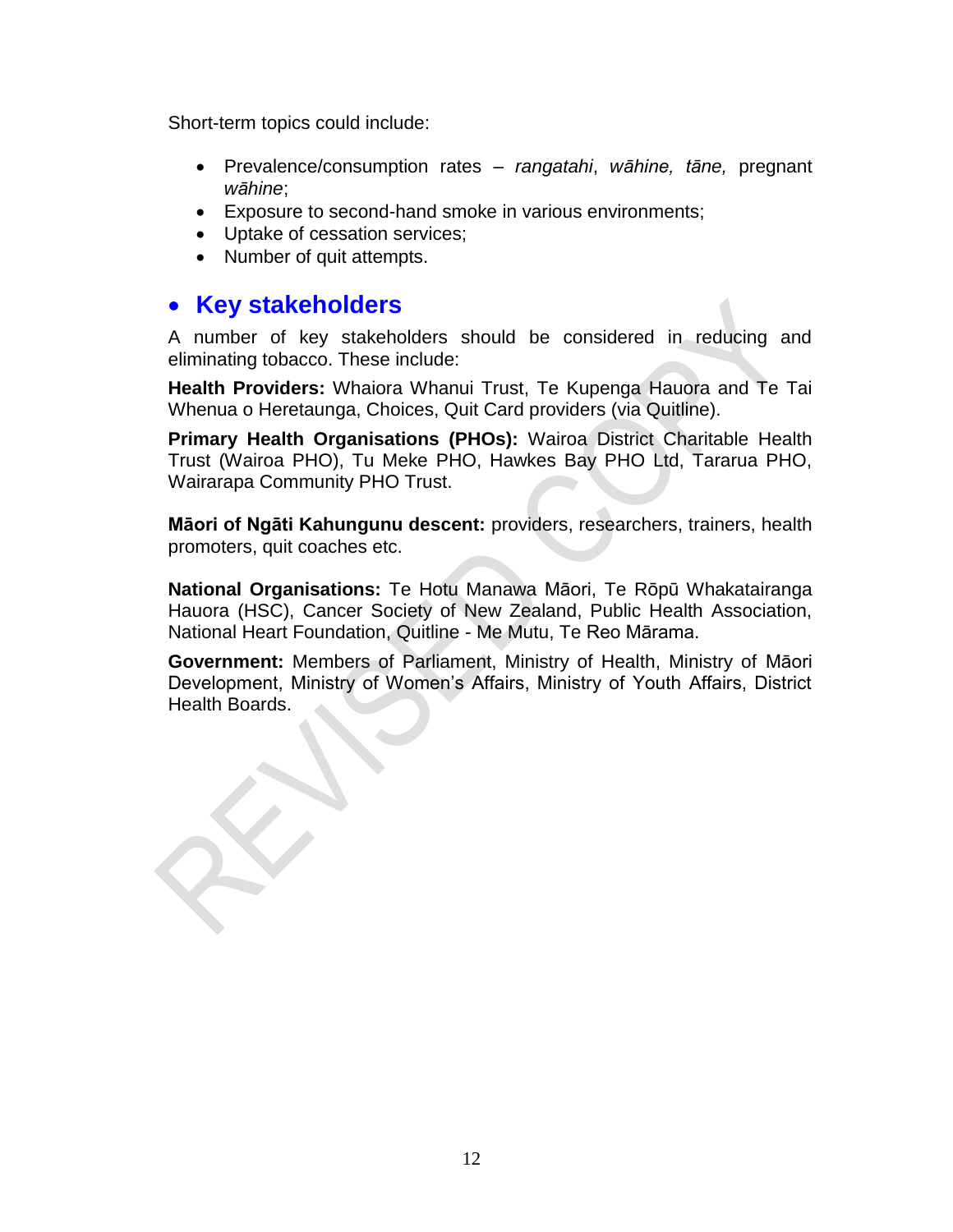## **Appendices**

## **What are the benefits to Ngāti Kahungunu in having a Tobacco Strategy?**

There are three key benefits that will provide a positive impact on Ngāti Kahungunu if tobacco was reduced then eliminated:

- **Health effects:** Positive benefits in reducing the mortality and morbidity would be felt immediately, in the case of Sudden Infant Death Syndrome (SIDS), or medium/long term in the case of lung cancer. There is a distinct benefit for Ngāti Kahungunu in reducing and/or eliminating significant health issues that impact disproportionately on Māori:
	- Cancer lung
	- Heart disease
	- Stroke
	- SIDS
	- Respiratory
	- Chest infections
	- Ear infections
	- Eye and nasal irritation

A major impact from the removal of tobacco will be the reduction in health inequalities and disparities.

 **Economic:** Māori spend over NZD\$320M on tobacco each year and contribute over NZD\$260 Million in tax to the Government coffers. The economic opportunity to use the money spent on tobacco for other goods or services is a benefit for Māori

A smoker spending \$9.00 per day on cigarettes equals \$3,276.00 per year.

Positive investment impacts on individuals, *whānau, hapū, iwi* and the wider community

 **Cultural:** Transmission/transfer of cultural knowledge Pre-mature death and illness caused by tobacco use impairs the ability of to transmit or transfer cultural knowledge that has been past down from *tipuna*.

The ability to honour the traditions and teachings of our *tipuna* is imperative if we are to preserve and developed as a unique cultural entity. If morbidity and pre-mature mortality rates are reduced then there is a longer period of transference to the generations to follow.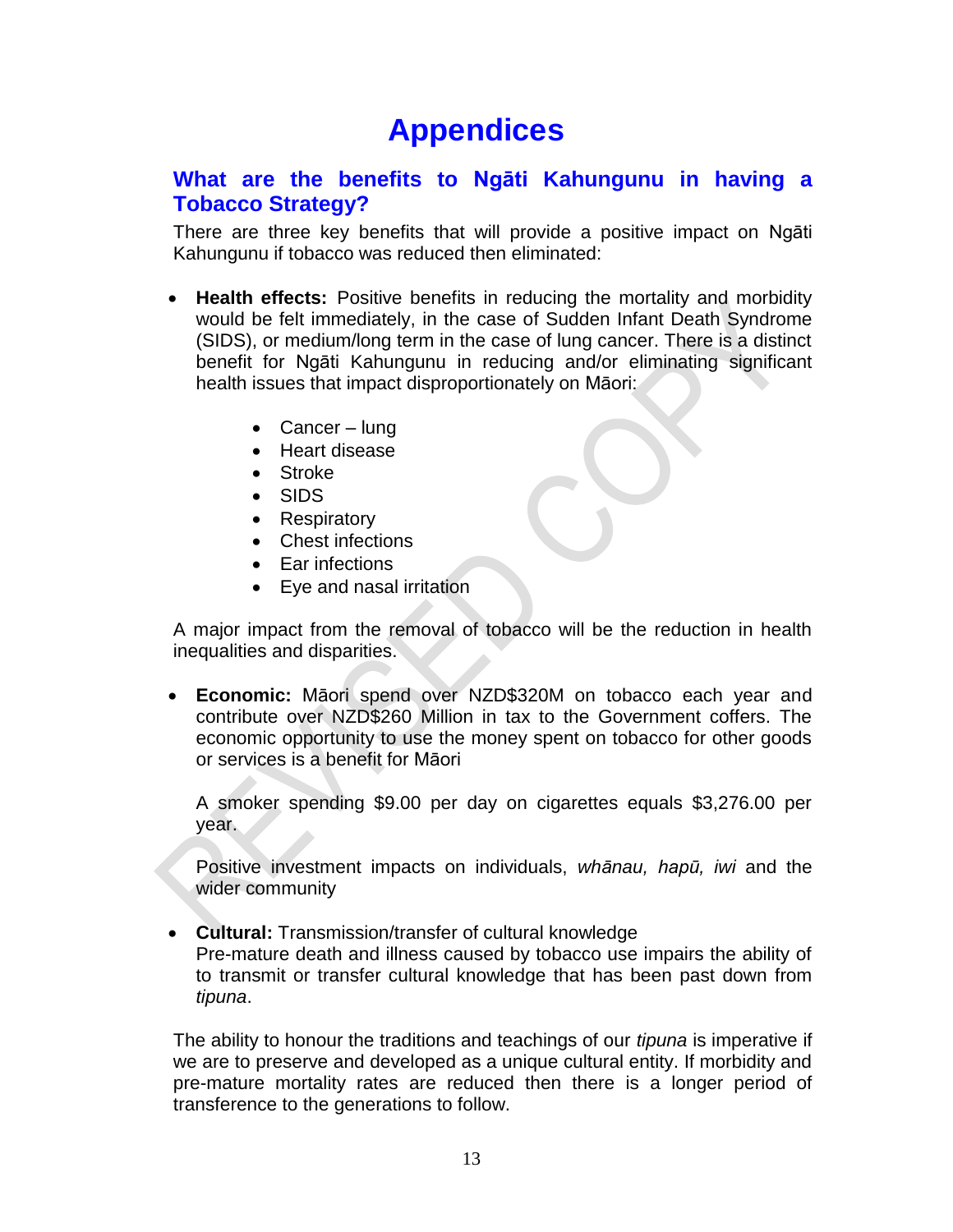## **Relationship with international agreements**

 **United Nations Declaration on the Rights of Indigenous Peoples<sup>9</sup>** The Declaration establishes a universal framework of minimum standards for the survival, dignity, well-being and rights of the world's indigenous peoples. The Declaration addresses both individual and collective rights; cultural rights and identity; rights to education, health, employment, language, and others. It outlaws discrimination against indigenous peoples and promotes their full and effective participation in all matters that concern them. It also ensures their right to remain distinct and to pursue their own priorities in economic, social and cultural development. The Declaration explicitly encourages harmonious and cooperative relations between States and indigenous peoples.

#### **Framework Convention on Tobacco Control (FCTC)<sup>10</sup>**

The World Health Organization (WHO) Framework Convention on Tobacco Control (FCTC) is the first global health treaty negotiated under the auspices of the WHO.

Specific clauses of the FCTC (Pre-Amble, Article 4), relate to indigenous peoples. They acknowledge the concern about tobacco consumption and the need to take measures to promote the participation of indigenous peoples in the development, implementation and evaluation of tobacco use programmes that are socially and culturally appropriate to indigenous peoples needs and perspectives.

**Ottawa Charter<sup>11</sup>**

 $\overline{a}$ 

The Ottawa Charter is a charter for action to achieve Health for and was developed at the first International Conference on Health Promotion held in Ottawa, Canada in 1986 under the auspices of the WHO. Thirty-eight countries including New Zealand were represented at the conference. The Ottawa Charter defined health in positive terms as a resource for everyday life, established a number of pre-requisites for health, and outlined five key action guidelines for health promotion.

<sup>&</sup>lt;sup>9</sup> Office of the United Nations High Commissioner on Human Rights,

http://www.ohchr.org/english/issues/indigenous/declaration.htm

<sup>&</sup>lt;sup>10</sup> WHO, Framework Convention on Tobacco Control, 2003

<sup>&</sup>lt;sup>11</sup> WHO/HPR/HEP/95.1. Ottawa Charter - First International Conference on Health Promotion Ottawa, 21 November 1986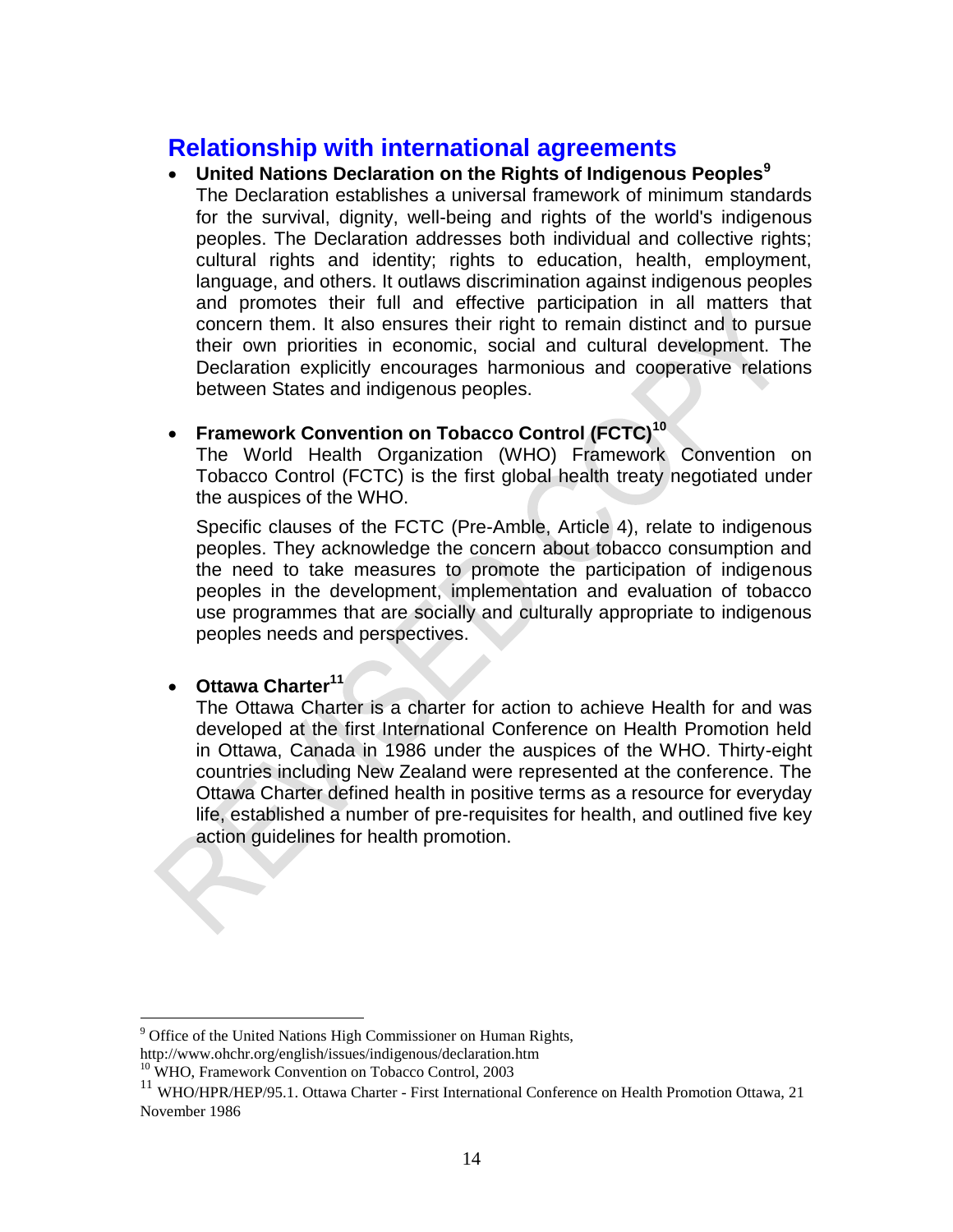## **Relationship with key Government strategies**

It is important to recognise that a number of related Government strategies exist that have bearing upon this Strategy:

 **Clearing the Smoke: A five-year plan for tobacco control in New Zealand (2004-2009)**

It has four goals that support the best-practice strands of a comprehensive tobacco programme namely to:

- significantly reduce levels of tobacco consumption and smoking prevalence
- reduce inequalities in health outcomes
- reduce Māori smoking prevalence to at least the same level as non-Māori
- reduce exposure to second-hand smoke for all New Zealanders.
- **Review of the Evidence for Major Population-Level Tobacco Control Interventions (March 2007)**

The review aimed to identify the most recent scientific evidence for the effectiveness of major population-level tobacco control interventions and to consider the findings and their implications in a New Zealand context.

#### **National Drug Policy 2007-2012**

This sets out the Government's policy for tobacco, alcohol, illegal and other drugs within a single framework. It does this by establishing the goals, objectives and principles which will guide drug policy and intersectoral decision-making about the best way to address the harms caused by drug use, and identifies the population groups that require special attention.

The key goal of the National Drug Policy is to minimise the social, economic and health harms of tobacco, alcohol and other drugs.

#### **The New Zealand Cancer Control Strategy (August 2003)**

The New Zealand Cancer Control Strategy is the first phase in the development and implementation of a comprehensive and co-ordinated programme to control cancer in New Zealand. The overall purposes of the New Zealand Cancer Control Strategy are to:

- reduce the incidence and impact of cancer
- reduce inequalities with respect to cancer.

#### **He Korowai Oranga – Māori Health Strategy (April 2001)**

This strategy is a strand of the New Zealand Health Strategy. The overall aim of this strategy is *whānau ora*: healthy Māori families supported to achieve their maximum health and wellbeing.